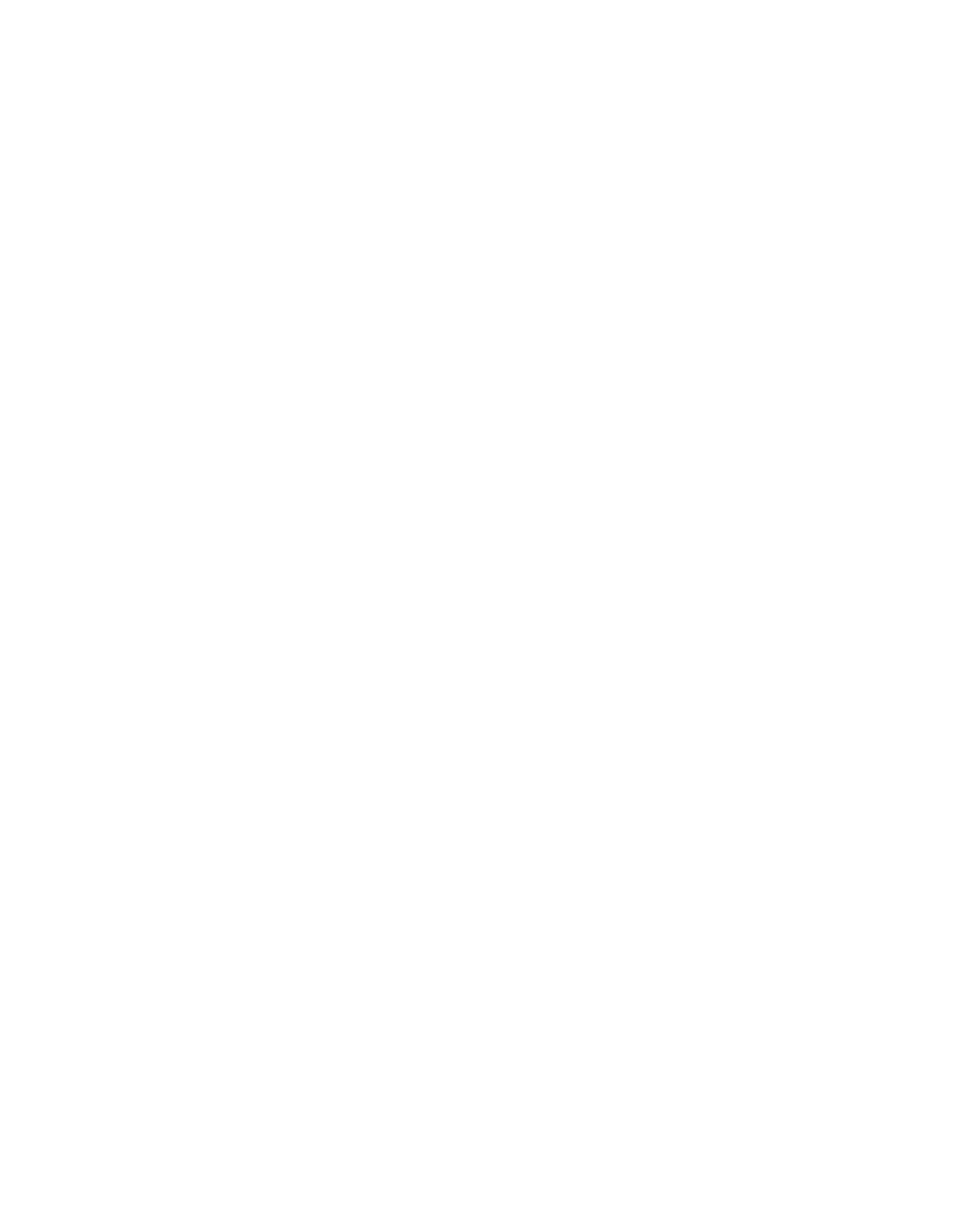### <span id="page-2-0"></span>**701 INTRODUCTION**

Water that is conveyed so that the top surface is exposed to the atmosphere is defined as open channel flow. Open channel flow occurs in streams, rivers, canals, drainage channels, and roadside ditches as well as in conduits such as culverts and storm drains that are not flowing full. This section discusses open channel flow and presents criteria to be used for hydraulic design and evaluation of open channels, including roadside ditches. Any work in natural channels may be subject to the restrictions of Boulder County and FEMA floodplain regulations. Section 1400, Environmental and Regulatory Permitting discusses the permits that will be required for work in channels.

For a thorough discussion of open channel design principles, the user is encouraged to review the most recent version of the USDCM (UDFCD, 2016). Many other excellent references are available, including Chow (1959) and King and Brater (1963).

## **702 HYDRAULICS OF OPEN CHANNELS**

The hydraulics of an open channel can be complex, ranging from steady state uniform flow to unsteady, rapidly varied flow. Most drainage design involves uniform, gradually varied, or rapidly varied flow states. Steady uniform flow occurs when the depth of flow remains constant. The calculations for both uniform and gradually varied flow are relatively simple and are based on the assumption of parallel streamlines. By contrast, rapidly varied flow calculations, which are used for things like hydraulic jumps and flow over spillways, have solutions that are generally empirical in nature. This section presents basic equations and computational procedures for uniform, gradually varied, and rapidly varied flow for hydraulic jumps and weirs.

#### **702.1 Uniform Flow**

Open channel flow is considered uniform if the depth of flow is the same at every section of the channel. For a given channel geometry, roughness, discharge, and slope, there is only one possible depth for maintaining uniform flow. This is called the normal depth. For a prismatic channel cross section, the water surface will be parallel to the channel bottom during uniform flow. Uniform flow rarely occurs in nature and is difficult to achieve, even in a laboratory. However, channels are designed by assuming uniform flow as an approximation that is adequate for planning purposes.

Calculations for normal flow depth shall be based on Manning's equation shown as Equation 700.1. A spreadsheet is an effective tool for quick analysis.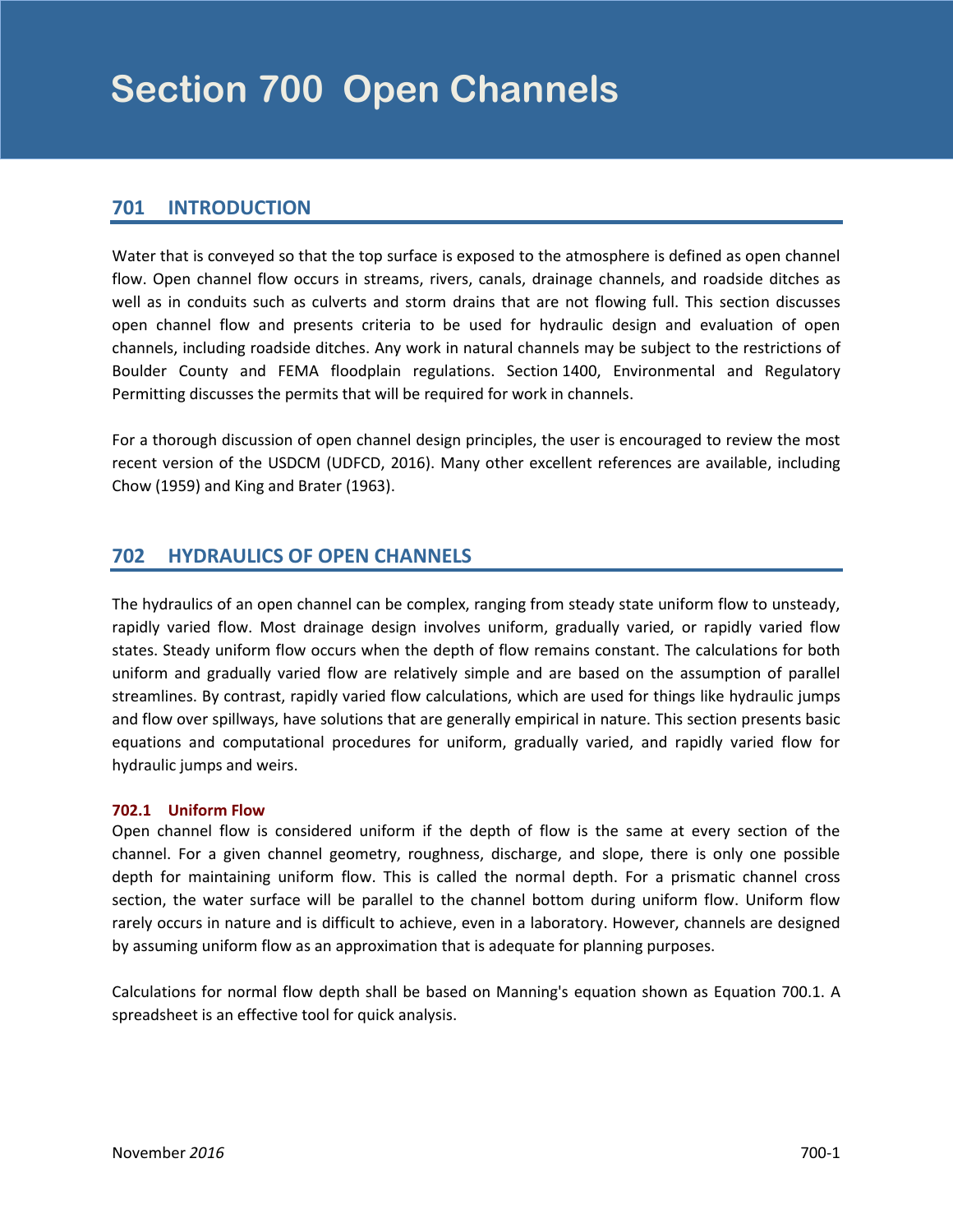$$
Q = \frac{1.49}{n} A^{5/3} P^{-2/3} \sqrt{S} = \frac{1.49}{n} A R^{2/3} \sqrt{S}
$$
 (700.1)

<span id="page-3-0"></span>where:

 $Q =$  flow rate  $\left(\frac{\text{ft}^3}{\text{s}}\right)$  $A = \text{area } (\text{ft}^2)$  $P$  = wetted perimeter  $\begin{pmatrix} \text{ft} \end{pmatrix}$  $R=$  hydraulic radius = A/P  $\left(\operatorname{ft}\right)$  $S =$  slope of the energy grade line  $({\sf ft}/{\sf ft})$ . *n* = Manning roughness coefficient

For prismatic channels with uniform flow, the slope of the energy grade line (EGL), hydraulic grade line (HGL), and bottom of channel can be assumed to be equal. Table 700-1 provides recommended Manning roughness coefficients for various channel conditions. As the roughness increases, a given flow rate will have a greater depth and slower velocity. Conversely, a lesser roughness results in shallower depth and faster velocity. Selection of roughness coefficients for both the main channel and the overbanks is a critical part of the design and evaluation of an open channel.

| <b>Location and Cover</b>                  | <b>For Velocity, Froude</b><br>Number, and Shear<br><b>Stress Calculations</b> | <b>For Water Surface</b><br><b>Elevation and</b><br><b>Depth Calculations</b> |  |  |
|--------------------------------------------|--------------------------------------------------------------------------------|-------------------------------------------------------------------------------|--|--|
| Main Channel                               |                                                                                |                                                                               |  |  |
| Sand or clay bed                           | 0.03                                                                           | 0.04                                                                          |  |  |
| Gravel or cobble bed                       | 0.035                                                                          | 0.07                                                                          |  |  |
| Troweled concrete                          | 0.012                                                                          | 0.015                                                                         |  |  |
| <b>Vegetated Overbanks</b>                 |                                                                                |                                                                               |  |  |
| Turfgrass sod                              | 0.03                                                                           | 0.04                                                                          |  |  |
| Native grasses                             | 0.032                                                                          | 0.05                                                                          |  |  |
| Herbaceous wetlands<br>(few to no willows) | 0.06                                                                           | 0.12                                                                          |  |  |
| Willow stands, woody shrubs                | 0.07                                                                           | 0.16                                                                          |  |  |

**Table 700-1. Manning Roughness Coefficients (modified from UDFCD, 2016)**

#### **702.2 Critical Flow**

Critical flow in an open channel is characterized by the following conditions:

- 1. The specific energy is at a minimum for a given discharge.
- 2. The discharge is at a maximum for a given specific energy.
- 3. The specific force is at a minimum for a given discharge.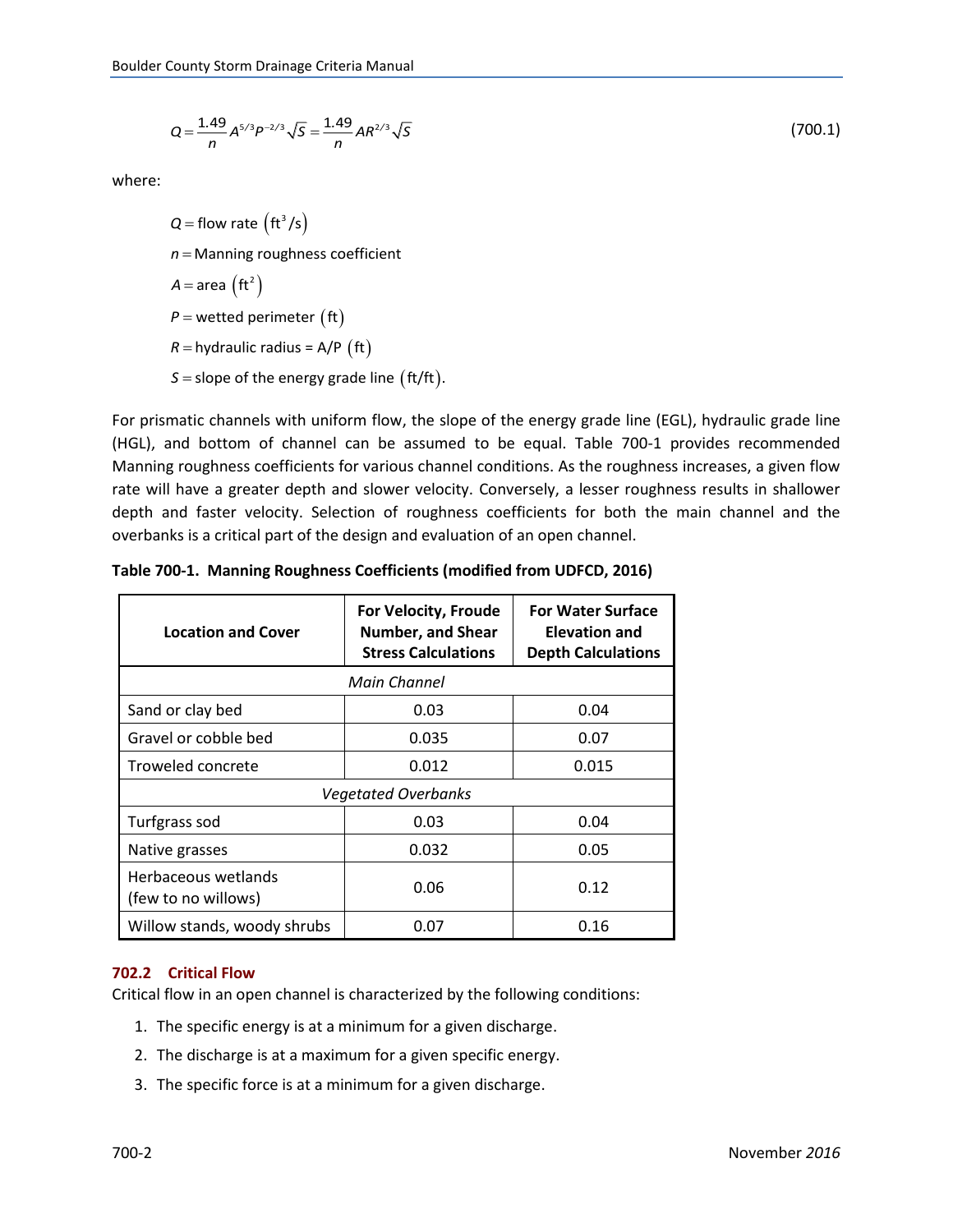- <span id="page-4-0"></span>4. The velocity head is equal to half the hydraulic depth in a channel with a minimal slope.
- 5. The Froude Number (Fr) is equal to 1.0.

When critical flow exists for uniform flow, the channel slope is at the critical slope. A slope flatter than critical will cause subcritical flow and result in a Froude number smaller than 1.0. A slope steeper than critical will cause supercritical flow and result in a Froude number larger than 1.0. When flow is at or near critical, it is unstable because minor changes in specific energy, such as from channel debris, will cause a major change in depth. The Equation 700.2, used to calculate the Froude Number, should be used to check flow state for all open channel designs.

$$
Fr = \frac{v}{\sqrt{g D_h}}\tag{700.2}
$$

where:

 $Fr$  = Froude number (dimensionless) *v* = velocity (ft/s)  $g$  = gravitational acceleration  $(32.2 \text{ ft/s}^2)$  $A =$  channel flow area  $\left(\text{ft}^2\right)$  $\tau$  = top width of flow area  $\begin{pmatrix} \text{ft} \end{pmatrix}$  $D_h$  = hydraulic depth,  $D_h = A / T$  (ft).

#### **702.3 Gradually Varied Flow**

The most common occurrence of gradually varied flow in storm drainage design is the backwater created by culverts, inlets, and channel constrictions. For these conditions, flow depth will be greater than normal depth in the channel and the water surface profile must be computed using a backwater technique—either the direct step or the standard step method. The direct step method is best suited to the analysis of simple prismatic channels, whereas the standard step method is best suited for irregular or nonuniform cross-sections. The most general and widely used program is currently HEC-RAS, developed by the U.S. Army Corps of Engineers. HEC-RAS is recommended for calculating water surface profiles in Boulder County. If a designer would like to compute water surface profiles by hand, the methodology for using both the direct-step and standard-step methods can be found in the HEC-RAS *Hydraulic Reference Manual* (Brummer, 2010), as well as in *Open Channel Hydraulics* (Chow, 1959).

#### **702.4 Rapidly Varied Flow**

Rapidly varied flow is characterized by very pronounced curvature of the streamlines. The change in curvature may become so abrupt that the flow profile is virtually broken, resulting in a state of high turbulence. Several common instances of rapidly varied flow include weir flow, orifice flow, and hydraulic jumps. Only hydraulic jumps will be discussed in this section. In Boulder County, weir and orifice flow are used almost exclusively for detention pond outlets and will be discussed in Section 1200, Detention and Permanent Water Quality.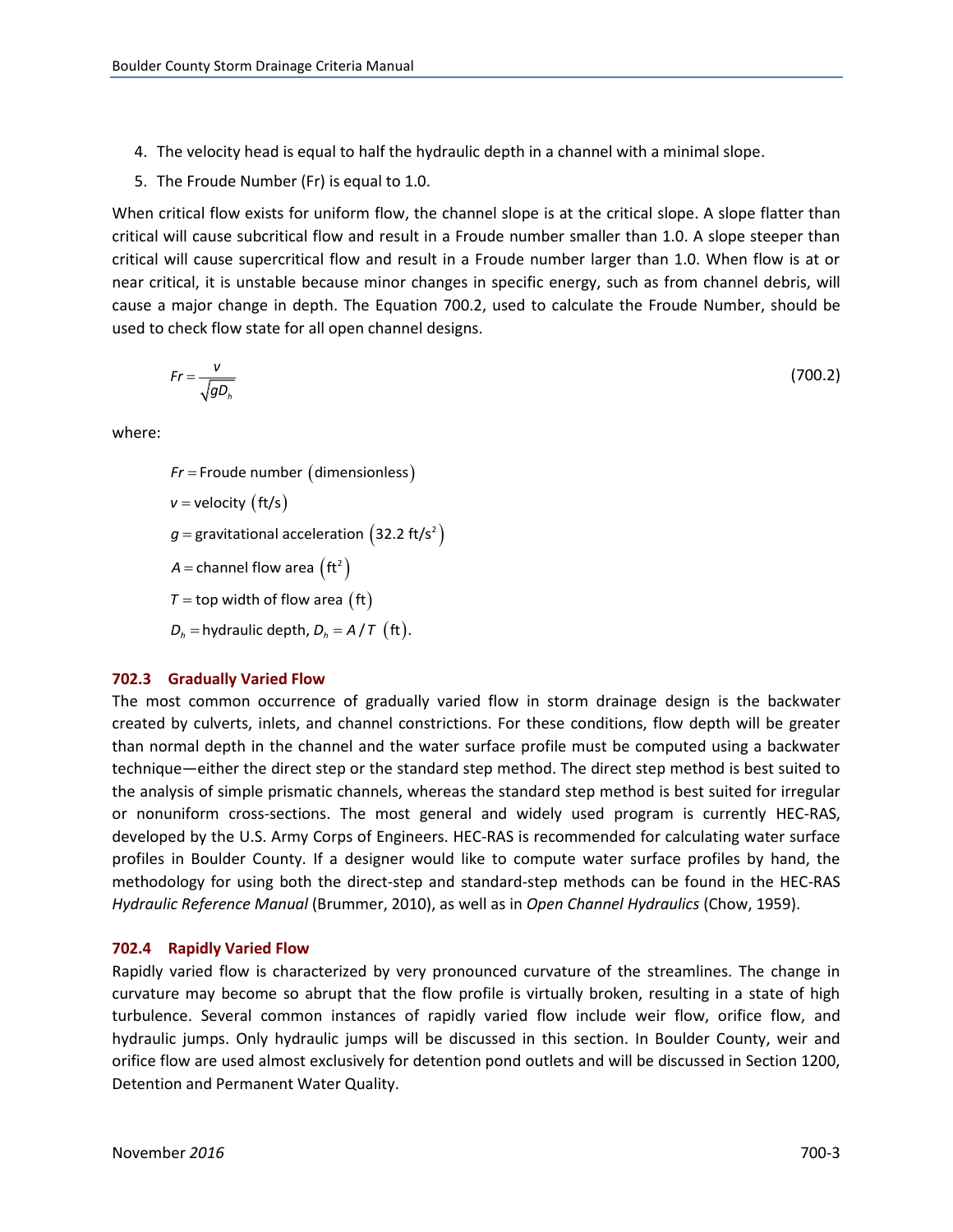<span id="page-5-0"></span>Hydraulic jumps may occur at grade control structures, inside storm drains or culverts, and at the outlet of a spillway and can be very erosive and affect hydraulic capacity. For grassed channels, the forces from a hydraulic jump must be controlled to prevent serious damage. Drops or other grade control structures can be used to direct the jump to an area specifically designed to resist the forces that come with it.

Jump locations within storm drain systems can be approximated by intersecting the energy grade line of the supercritical and subcritical flow reaches. Because storm drain velocity is limited to 16 feet per second, and because all storm drains in the county are required to be concrete, little threat of damage exists, but pipe capacity may be impacted. The effect on pipe capacity can be determined by evaluating the energy grade line and taking into account the energy lost by the jump. In general, for Froude Numbers less than 2.0, energy loss is less than 10 percent.

For long concrete boxes, the concerns of the jump are the same as for storm drains. However, the jump can be adequately defined for box conduits and for spillways using the jump characteristics of rectangular sections. A detailed evaluation of the hydraulic jump is beyond the scope of this MANUAL, but design procedures are provided in Chow (1959) and Peterska (1978). The UDFCD's USDCM also has procedures and calculations that can be used. Calculations must be included with the required submittals in accordance with Section 200.

## **703 OPEN CHANNEL DESIGN STANDARDS**

The design standards for all open channels in the county, with the exception of roadside ditches, are the same as those in the most recent edition of the USDCM. The design process for an open channel can be somewhat circular because of a wide range of options available for materials, typical cross section, channel slope, and the prevalence of drop structures. The design components that have the greatest potential effect on the performance and cost of the improvements should be evaluated early on to guide the design process. Design considerations include allowable velocity, required capacity, curvature limitations, right-of-way constraints, structures such as bridges or culverts, maintenance access, access and safety of recreational users including boaters, and the desire for ecological components to be included in the design. Figure 700-1 shows an example of the typical natural stream in Boulder County.

The USDCM offers guidance on channel centerline and cross section layout, hydraulic analysis, and using rocks and boulders for protection from erosion. The USDCM also puts a considerable amount of emphasis on preserving and restoring natural stream corridors. Boulder County is a strong proponent of the use of ecological concepts to preserve and restore our local channels. Ecological channel design includes bioengineering practices that utilize vegetation in a combination with natural structural measures to stabilize and protect stream banks while providing habitat for a number of species. Master plans often specify where ecological treatments have already been approved for use and are expected to be constructed.

Ecological design can have numerous public and environmental benefits when applied in an appropriate location, but care should be taken in selecting the location and completing the design calculations to ensure an ecological design will hold up under the stream forces it is intended to withstand. Numerous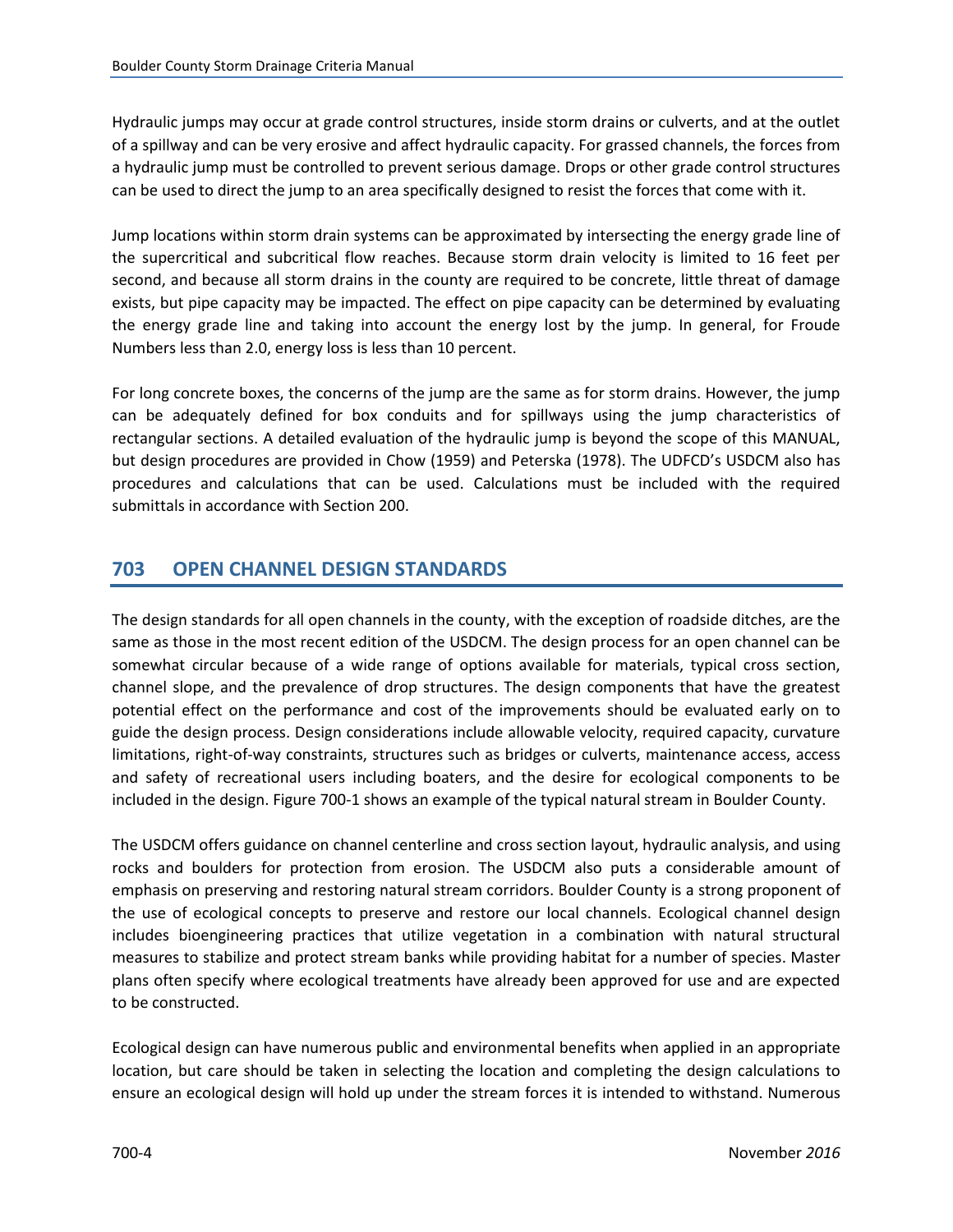<span id="page-6-0"></span>types of bioengineering components can be used in Boulder County. General schematic details of the bioengineering components that have been approved for use by the county are included as an appendix to this MANUAL. Table 700-2 lists some of the potential advantages and disadvantages to using an ecological channel design, as opposed to the more traditional riprap and concrete design concepts. Boulder County is a strong proponent of using ecological design concepts to restore channels damaged by flood events, with particular emphasis on reaches where riparian vegetation was destroyed. The potential for every channel restoration project to include ecological components shall be examined and discussed with the county.



**Figure 700-1.** Typical Natural Stream (Boulder County, 2016).

**Table 700-2. Ecological Treatment Advantages and Disadvantages**

| <b>Advantages</b>                                 | <b>Disadvantages</b>                        |
|---------------------------------------------------|---------------------------------------------|
| Environmental clearances (may facilitate permits) | Potentially more expensive                  |
| Aesthetically pleasing                            | Specialized vegetation                      |
| Fish passage                                      | Additional maintenance required             |
| Habitat for fish, birds, and macroinvertebrates   | Susceptible to failure during larger storms |
| Open space creation and preservation              | May require a larger footprint              |
| Water temperature moderation                      | Specific hydrologic conditions required     |
| Water quality enhancement                         |                                             |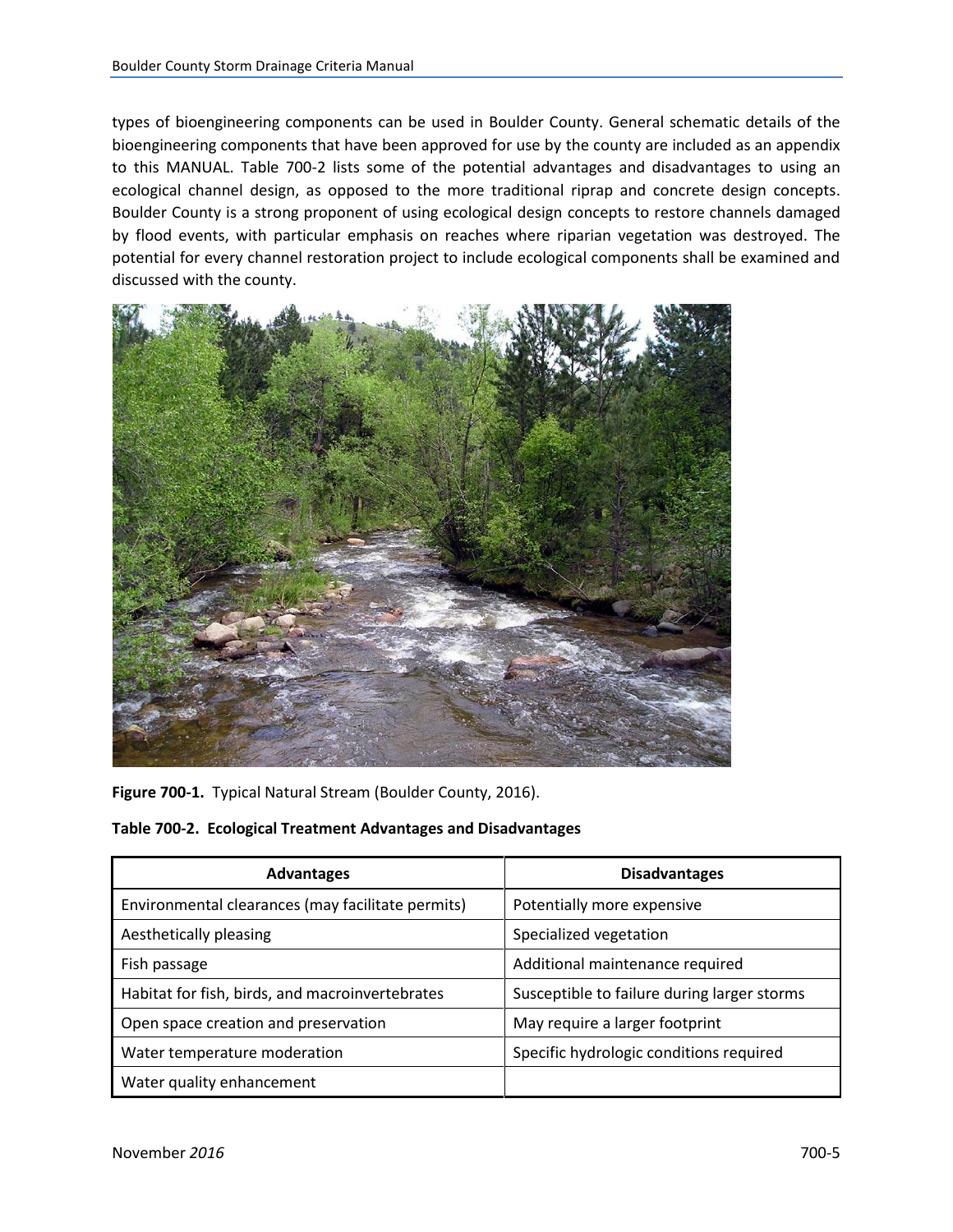Ecological channel design may be applied when the overall channel design is firmly rooted in engineering principles and when the following conditions are met:

- 1. Hydrologic conditions are favorable for establishment and successful growth of vegetation.
- 2. Designs are conservative in nature, and bioengineered features are used to provide redundancy.
- 3. Maintenance responsibilities are clearly defined.
- 4. Adequate structural elements are provided for stable conveyance of the major storm runoff.
- 5. Species are selected based on individual site characteristics.

It is important to note that bioengineered elements are commonly designed to withstand flows from more frequently occurring storms. Design events are typically between the 1.5-year to 10-year storm, with the 100-year storm occasionally being a consideration. While designing for a larger event is prudent, stability during such events may often be achieved by traditional engineering techniques because bioengineered elements may not remain stable above a certain threshold. If stability is critical at a given location, such as at bridge piers or near a structure, bioengineering measures may not provide sufficient stability on their own, without the addition of traditional engineering techniques. Bioengineering techniques can be incorporated into almost all traditional engineering projects, often to great ecological benefit. The design approach must balance ecological function with the need for channel stability when selecting a design discharge. If a channel segment is expected to withstand the 100-year event, it needs to be designed to meet that criterion, regardless of the techniques used. Both the county and the design engineer should discuss and agree upon the various ecological and hydraulic criteria the design will meet.

The key elements to consider in an ecological channel design include hydrology, hydraulics, geomorphology, physiochemistry, and biology. Each of the following elements should be addressed when designing the channel.

- 1. Future hydrologic changes associated with urbanization
- 2. Channel Stability
- 3. Hydrology to support vegetation
- 4. Supplemental structural measures.

The USDCM should be reviewed as part of the design process because it offers valuable guidance on typical minimum standards. The Natural Channel Design Review Checklist published by the US Fish and Wildlife Service should also be reviewed to ensure that all appropriate parameters have been considered.

No specific criteria or design guidance is included in this MANUAL because each site is unique and will require a solution based on the goals for each site. However, there are publications that offer guidance on ecological channel design, and these should be consulted to ensure the design will stand up to the chosen design hydraulic event. The Technical Supplements contained in *Stream Restoration Design* (National Engineering Handbook 654) (NRCS, 2007), offer extensive and detailed guidance on physical design of ecological channels. Specifically, Technical Supplements 14I through 14O offer design guidance and equations for soil bioengineering, using large woody material for habitat and bank protection, vegetated rock walls, fish passage, and fish lunkers, among many other components.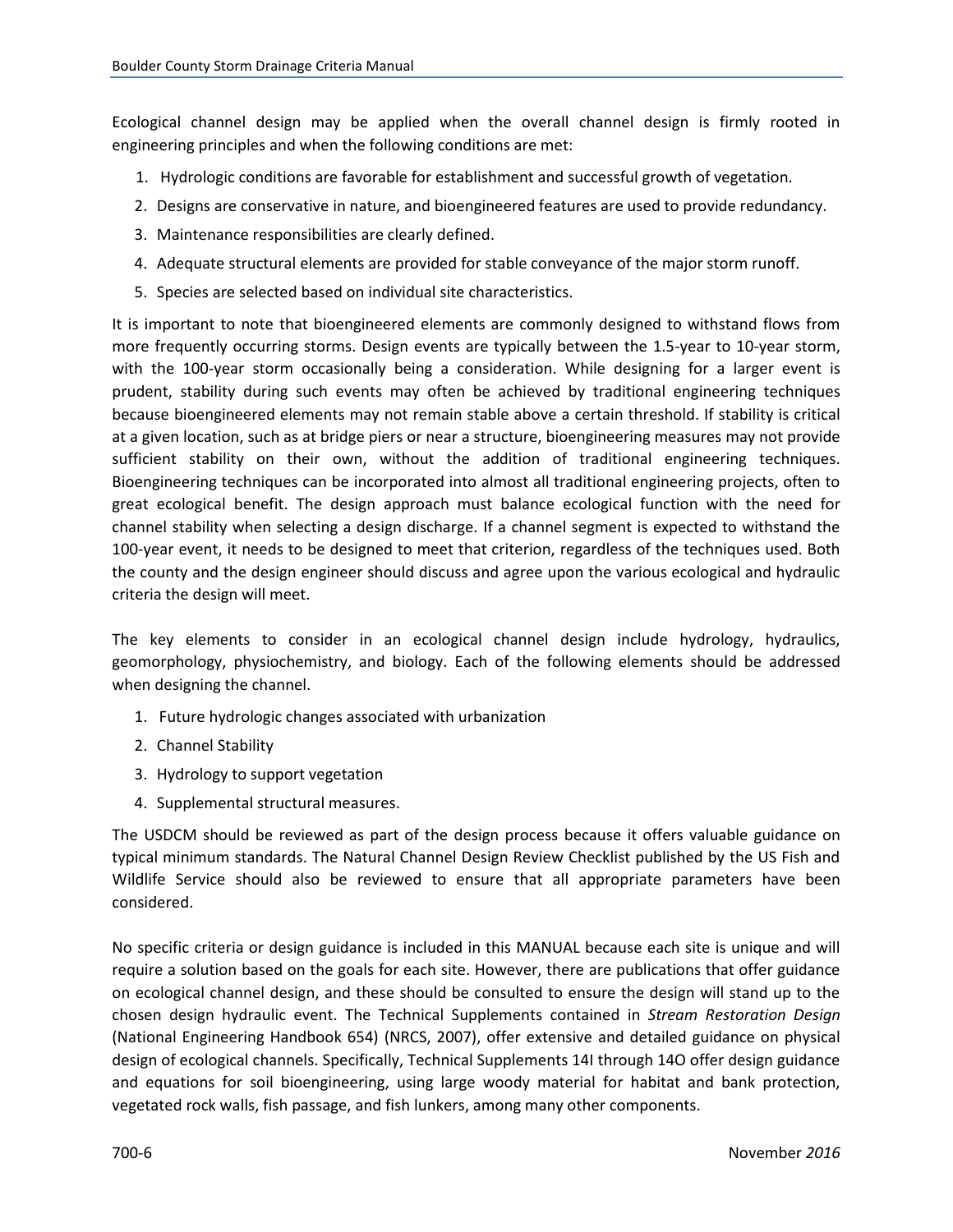<span id="page-8-0"></span>Monitoring and maintenance should be performed throughout the life of the ecological channel design. The following list consists of four periods when a bioengineered structure is most at risk:

- 1. Immediately after construction
- 2. During the driest time of the year
- 3. During high magnitude discharge events
- 4. When a shift in plant community occurs away from plants chosen for biostabilization.

To achieve the highest likelihood of establishment of the specified vegetation, a 3-year maintenance plan from a certified landscaping company that understands native vegetation will be required. If seed is used, Boulder County Parks and Open Space shall be consulted to provide a site-specific seeding mix for each project. Plantings need to be completed in the fall or late winter to provide the best odds of establishment. Depending on the site, irrigation may also be required. Other techniques to improve the odds of successful vegetation establishment include the following:

- 1. Pretreating the project site to remove invasive or noxious species
- 2. Selecting an appropriate and diverse early-seral seed mix with the potential to fully occupy the site's botanical niches
- 3. Adequate seeding rate and seeding techniques coupled with soil amendments as determined by proper soil testing
- 4. Minimizing or eliminating the use of nitrogen, because exotic weeds are often preferentially stimulated over native species
- 5. Monitoring the nontarget species and noxious weed seeds that are often present in a seed mix
- 6. Developing an iterative weed management plan based on regularly scheduled monitoring.

### **704 ROADSIDE DITCH DESIGN STANDARDS**

Much like the design of any open channel, design of roadside ditches is a balance of several design components, including velocity, capacity, available right-of-way, slope, and cross-sectional geometry. A wide range of roadside ditch geometry is allowed in the county. Section 900, Roadways, discusses several constraints and factors to consider when laying out a roadside ditch. The capacity requirements of a roadside ditch are based on roadway encroachment, also discussed in Section 900.

This section discusses permissible velocities and Froude numbers when designing a roadside ditch. Roadside ditch hydraulic calculations will be completed using Manning's equation. The Manning's roughness coefficients for calculating velocity, Froude number, and shear stress included in Table 700-1 will be used for all roadside dich calculations, including capacity and water surface elevation. The designer should note that if a ditch is expected to be vegetated, there is a much higher potential for erosion until vegetation is complete. The use of erosion control measures prior to revegetation will minimize this potential.